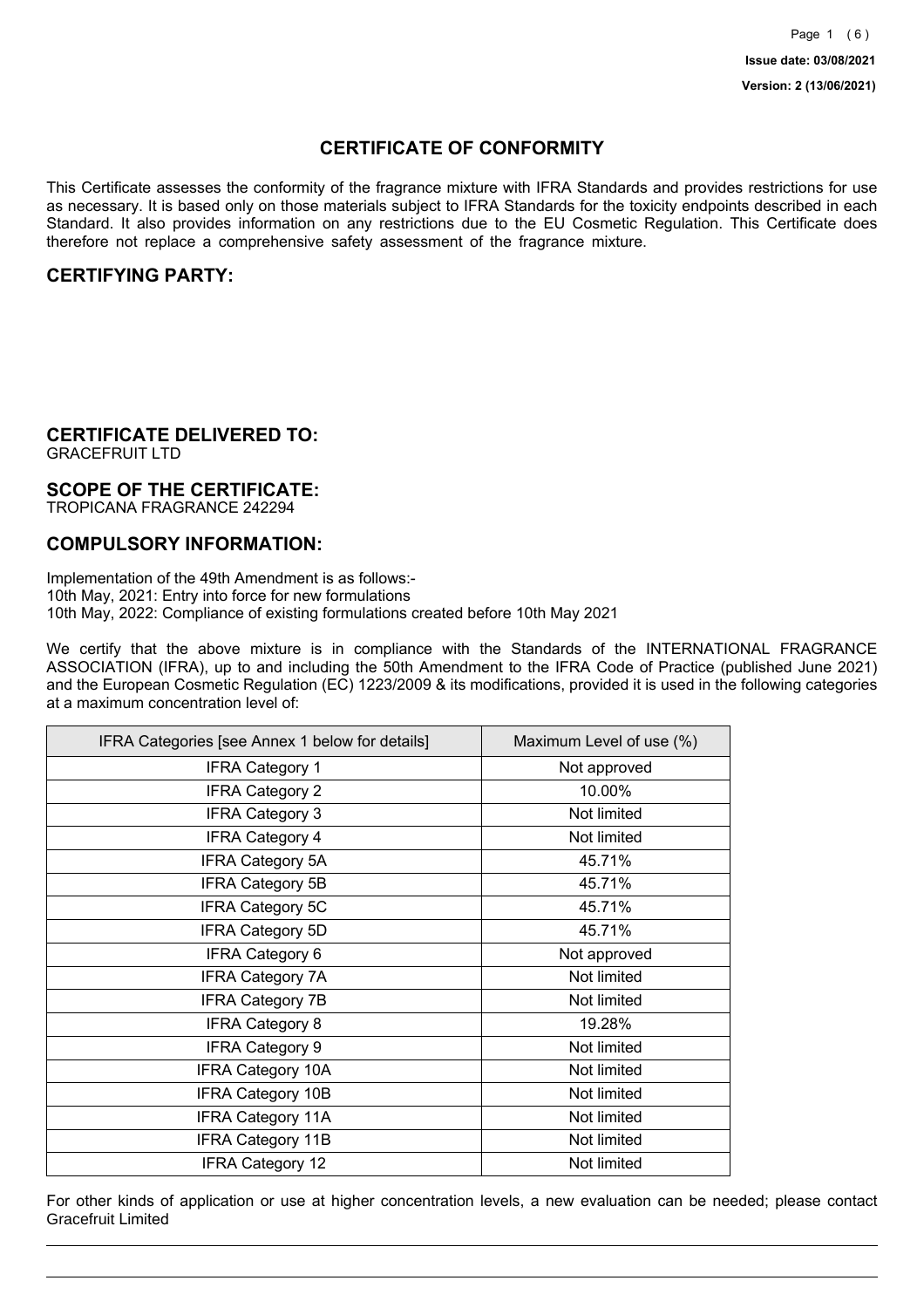## **EU COSMETIC INFORMATION:**

We certify that the above mixture is in compliance with the EU Cosmetic Regulation 1223/2009 and its amendments, provided it is used in the following applications at a maximum concentration level of:

| <b>Cosmetic Application</b>      | Maximum Level of use (%) |
|----------------------------------|--------------------------|
| Fine Fragrance                   | Not limited              |
| Eau de Toilette                  | Not limited              |
| Fragrancing cream                | Not limited              |
| Rinse off cosmetic products      | Not limited              |
| Other leave-on cosmetic products | Not limited              |
| Oral products                    | Not limited              |

Regulatory Affairs Department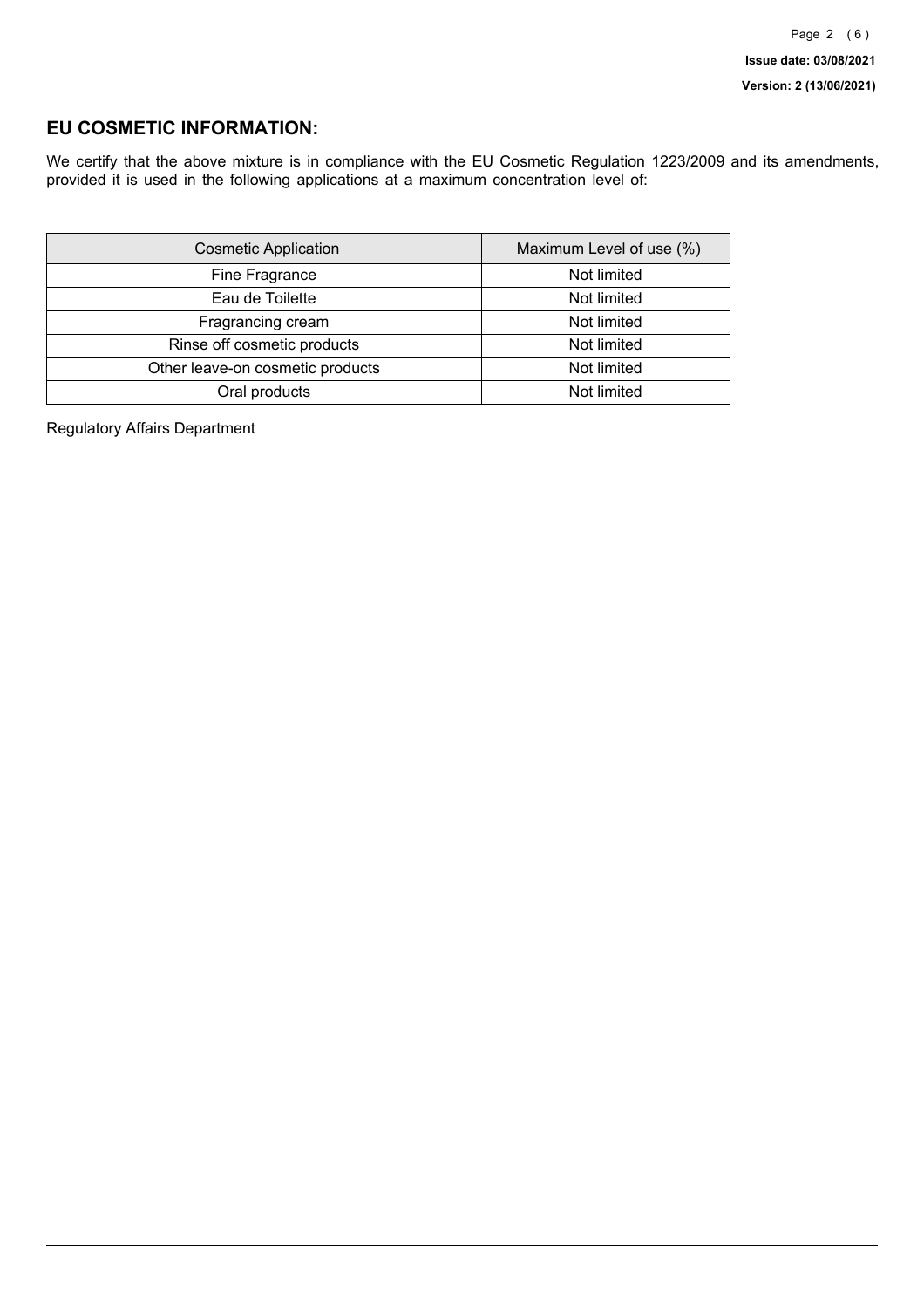### **ANNEX 1**

Below is an extract of information provided by IFRA in relation to types of application present in each IFRA Category. Additional information about IFRA Categories can be found in the Guidance to IFRA Standards, issued by IFRA.

| <b>IFRA Category</b>     | <b>Product Type</b>                                                                                                                                                                                                                                                                                                                                                                                                                                                                                                                                                                                                                                                                                                                                                                                                                                                                                                                          |
|--------------------------|----------------------------------------------------------------------------------------------------------------------------------------------------------------------------------------------------------------------------------------------------------------------------------------------------------------------------------------------------------------------------------------------------------------------------------------------------------------------------------------------------------------------------------------------------------------------------------------------------------------------------------------------------------------------------------------------------------------------------------------------------------------------------------------------------------------------------------------------------------------------------------------------------------------------------------------------|
| <b>IFRA Category 1</b>   | Products applied to the lips: Lip products e.g. lipstick, lip balm; Childrens toys                                                                                                                                                                                                                                                                                                                                                                                                                                                                                                                                                                                                                                                                                                                                                                                                                                                           |
| <b>IFRA Category 2</b>   | Products applied to the axillae: Deodorant and antiperspirant products of all types; Body sprays/mists                                                                                                                                                                                                                                                                                                                                                                                                                                                                                                                                                                                                                                                                                                                                                                                                                                       |
| IFRA Category 3          | Products applied to the face/body using fingertips: Eye products e.g. eye make-up, eye moisturizer; Facial<br>make-up; Make-up remover; Nose pore strips; Wipes for face, neck, hands, body; Facial masks; Body<br>and face paint                                                                                                                                                                                                                                                                                                                                                                                                                                                                                                                                                                                                                                                                                                            |
| <b>IFRA Category 4</b>   | Products related to fine fragrance: Hydroalcoholic and non-hydroalcoholic fine fragrance of all types e.g.<br>Eau de Toilette, Parfum, Cologne, solid perfume, fragrancing cream, aftershaves of all types; Ingredients<br>of perfume and fragrance mixtures for cosmetic kits; Scent pads; Scent strips                                                                                                                                                                                                                                                                                                                                                                                                                                                                                                                                                                                                                                     |
| <b>IFRA Category 5A</b>  | Body lotion products applied to the body using the hands (palms), primarily leave on: Foot care products<br>e.g. creams, powders; Insect repellent for application to the skin; All powders and talc (excluding baby<br>powders and talc)                                                                                                                                                                                                                                                                                                                                                                                                                                                                                                                                                                                                                                                                                                    |
| IFRA Category 5B         | Face moisturizer products applied to the face using the hands (palms), primarily leave on: Facial toner;<br>Facial moisturizers and creams                                                                                                                                                                                                                                                                                                                                                                                                                                                                                                                                                                                                                                                                                                                                                                                                   |
| IFRA Category 5C         | Hand cream products applied to the hands using the hands (palms), primarily leave on: Hand cream; Nail<br>care products including cuticle creams; Hand sanitizers                                                                                                                                                                                                                                                                                                                                                                                                                                                                                                                                                                                                                                                                                                                                                                            |
| <b>IFRA Category 5D</b>  | Baby creams, baby oils and baby talc: Baby cream/lotion, baby oil, baby powders and talc                                                                                                                                                                                                                                                                                                                                                                                                                                                                                                                                                                                                                                                                                                                                                                                                                                                     |
| IFRA Category 6          | Products with oral and lip exposure: Toothpaste; Mouthwash, including breath sprays; Toothpowder,<br>strips, mouthwash tablets                                                                                                                                                                                                                                                                                                                                                                                                                                                                                                                                                                                                                                                                                                                                                                                                               |
| <b>IFRA Category 7A</b>  | Rinse-off products applied to the hair with some hand contact: Hair permanent or other hair chemical<br>treatments (rinse-off) e.g. relaxers, including rinse-off hair dyes                                                                                                                                                                                                                                                                                                                                                                                                                                                                                                                                                                                                                                                                                                                                                                  |
| <b>IFRA Category 7B</b>  | Leave-on products applied to the hair with some hand contact: Hair sprays of all types e.g. pumps,<br>aerosol sprays; Hair styling aids non sprays e.g. mousse, leave- on conditioners; Hair permanent or other<br>hair chemical treatments (leave-on) e.g. relaxers, including leave-on hair dyes; Shampoo - Dry (waterless<br>shampoo); Hair deodorizer                                                                                                                                                                                                                                                                                                                                                                                                                                                                                                                                                                                    |
| <b>IFRA Category 8</b>   | Products with significant anogenital exposure: Intimate wipes; Tampons; Baby wipes; Toilet paper (wet)                                                                                                                                                                                                                                                                                                                                                                                                                                                                                                                                                                                                                                                                                                                                                                                                                                       |
| <b>IFRA Category 9</b>   | Products with body and hand exposure, primarily rinse off: Bar soap; Liquid soap; Shampoo of all type;<br>Conditioner (rinse-off); Body washes and shower gels of all types; Baby wash, bath, shampoo; Bath gels,<br>foams, mousses, salts, oils and other products added to bathwater; Cleanser for face (rinse-off); Shaving<br>creams of all types e.g. stick, gels, foams; All depilatories (including facial) and waxes for mechanical hair<br>removal; Foot care products (feet are placed in a bath for soaking); Shampoos for pets                                                                                                                                                                                                                                                                                                                                                                                                   |
| <b>IFRA Category 10A</b> | Household care excluding aerosol / spray products: Hand wash laundry detergent; Laundry pre-treatment<br>of all types e.g. paste, sprays, sticks; Machine laundry detergents with skin contact e.g. liquids, powders;<br>Fabric softeners of all types including fabric softener sheets; Ironing water; Hand dishwashing detergent;<br>Hard surface cleaners of all types e.g. bathroom, kitchen cleansers, furniture polish; Toilet seat wipes;<br>Household cleaning products, other types including fabric cleaners, carpet cleaners, furniture polishes<br>sprays and wipes, stain removers, treatment products for textiles e.g. starch sprays; Floor wax; Dry<br>cleaning kits; Fragranced oil for lamp ring, reed diffusers, pot-pourri, liquid refills for air fresheners (non-<br>cartridge systems), etc.                                                                                                                          |
| <b>IFRA Category 10B</b> | Household aerosol/spray products: Animal sprays applied to animals; Air freshener sprays, manual,<br>including aerosol and pump; Aerosol/spray insecticides                                                                                                                                                                                                                                                                                                                                                                                                                                                                                                                                                                                                                                                                                                                                                                                  |
| <b>IFRA Category 11A</b> | Products with intended skin contact but minimal transfer of fragrance to skin from inert substrate without<br>UV exposure: Feminine hygiene conventional pads, liners, interlabial pads; Diapers (baby and adult);<br>Adult incontinence pant, pad; Toilet paper (dry)                                                                                                                                                                                                                                                                                                                                                                                                                                                                                                                                                                                                                                                                       |
| <b>IFRA Category 11B</b> | Products with intended skin contact but minimal transfer of fragrance to skin from inert substrate with<br>potential UV exposure: Tights with moisturizers; Scented socks, gloves; Facial tissues (dry tissues);<br>Napkins; Paper towels; Wheat bags; Facial masks (paper/protective) e.g. surgical masks not used as<br>medical device; Fertilizers, solid (pellet or powder)                                                                                                                                                                                                                                                                                                                                                                                                                                                                                                                                                              |
| <b>IFRA Category 12</b>  | Products not intended for direct skin contact, minimal or insignificant transfer to skin: Candles of all types;<br>Laundry detergents for machine wash with minimal skin contact (e.g. Liquid tabs, pods); Automated air<br>fresheners and fragrancing of all types e.g. concentrated aerosol with metered doses, plug-ins, electrical,<br>incense, liquid refills (cartridge); Air delivery systems; Cat litter; Cell phone cases; Deodorizers/maskers<br>not intended for skin contact e.g. fabric drying machine deodorizers, carpet powders; Fuels; Insecticides<br>e.g. mosquito coil, paper, electrical, for clothing, excluding aerosols/sprays; Joss sticks or incense sticks;<br>Dishwash detergent and deodorizers - for machine wash; Olfactive board games; Paints; Plastic articles<br>(excluding toys); Scratch and sniff; Scent pack; Scent delivery system (using dry air technology); Shoe<br>polishes; Rim blocks (Toilet) |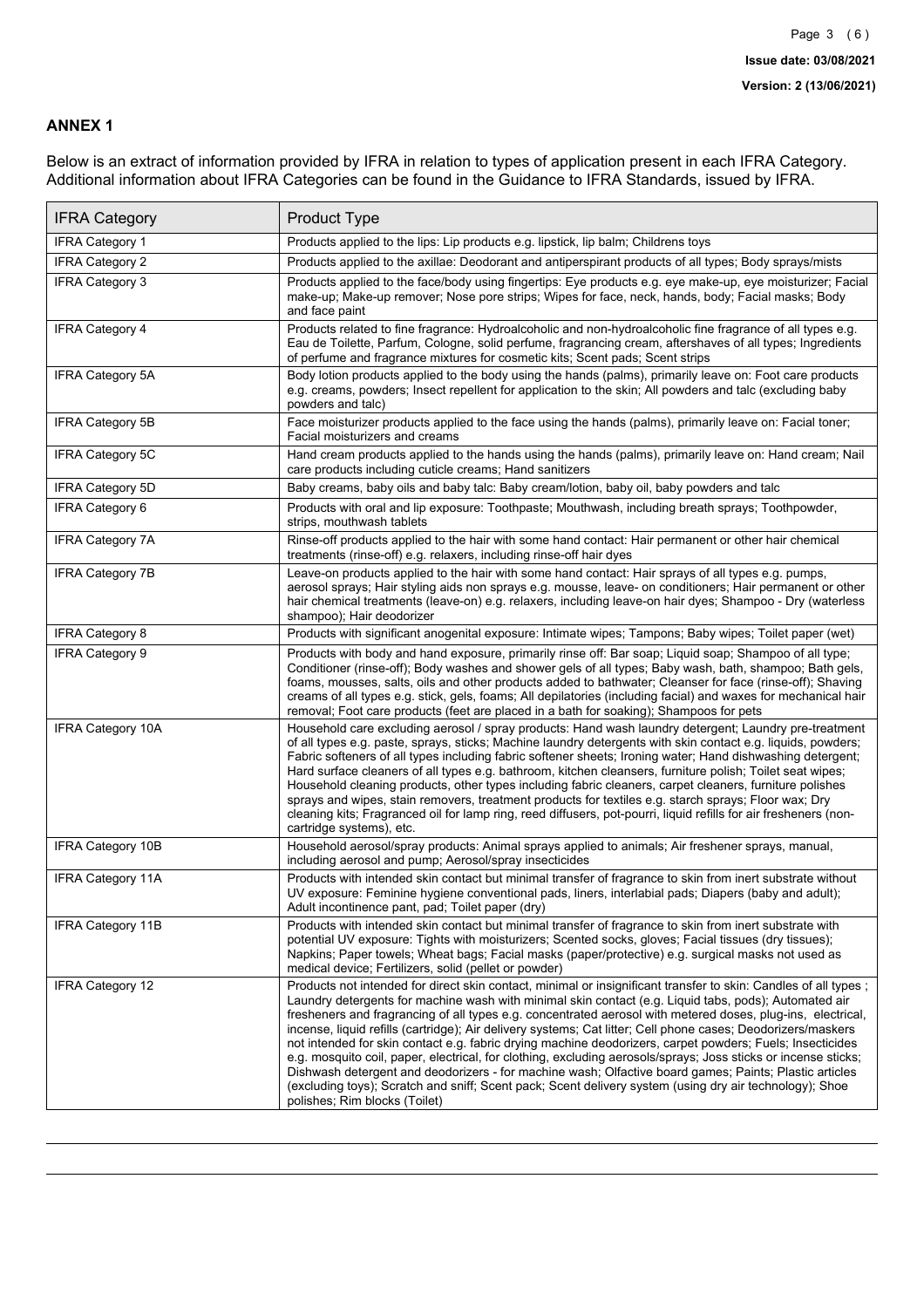## **IFRA CONFORMITY CERTIFICATE**

### **Customer: GRACEFRUIT LTD**

#### **Product: TROPICANA FRAGRANCE 242294**

We certify that the above item is in compliance with the Standards of the INTERNATIONAL FRAGRANCE ASSOCIATION (IFRA - 48th Amendment / published June 2015), provided it is used in the following classes at a maximum concentration level of:

| IFRA classes [see annex for detail] | Maximum level of use (%) |
|-------------------------------------|--------------------------|
| <b>IFRA Class 1 Limit</b>           | Not approved             |
| IFRA Class 2 Limit                  | 15.71%                   |
| <b>IFRA Class 3.A Limit</b>         | 63.57%                   |
| IFRA Class 3.B Limit                | 63.57%                   |
| <b>IFRA Class 3.C Limit</b>         | 63.57%                   |
| IFRA Class 3.D Limit                | 63.57%                   |
| <b>IFRA Class 4.A Limit</b>         | 100%                     |
| <b>IFRA Class 4.B Limit</b>         | 100%                     |
| <b>IFRA Class 4.C Limit</b>         | 100%                     |
| <b>IFRA Class 4.D Limit</b>         | 100%                     |
| <b>IFRA Class 5 Limit</b>           | 100%                     |
| IFRA Class 6 Limit                  | Not approved             |
| <b>IFRA Class 7.A Limit</b>         | 32.14%                   |
| <b>IFRA Class 7.B Limit</b>         | 32.14%                   |
| <b>IFRA Class 8.A Limit</b>         | 100%                     |
| IFRA Class 8.B Limit                | 100%                     |
| IFRA Class 9.A Limit                | 100%                     |
| <b>IFRA Class 9.B Limit</b>         | 100%                     |
| IFRA Class 9.C Limit                | 100%                     |
| IFRA Class 10.A Limit               | 100%                     |
| IFRA Class 10.B Limit               | 100%                     |
| <b>IFRA Class 11 Limit</b>          | 100%                     |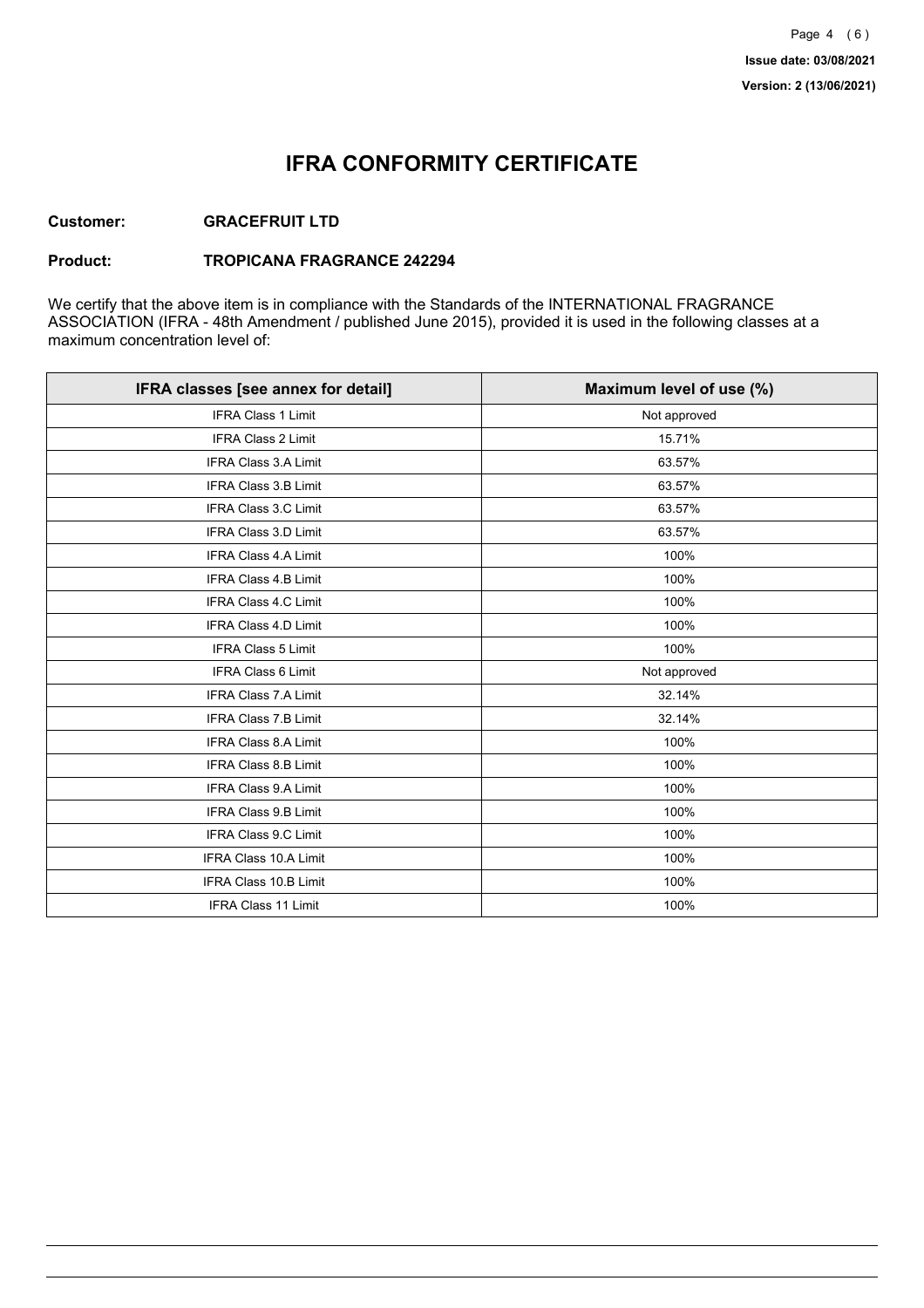# **IFRA CONFORMITY CERTIFICATE**

For other kinds of application or use at higher concentration levels, a new evaluation may be needed; please contact Gracefruit Limited.

The IFRA Standards regarding use restrictions are based on safety assessments by the Panel of Experts of the RESEARCH INSTITUTE FOR FRAGRANCE MATERIALS (RIFM) and are enforced by the IFRA Scientific Committee.

Evaluation of individual Fragrance ingredients is made according to the safety standards contained in the relevant section of the IFRA Code of Practice.

It is the ultimate responsibility of our customer to ensure the safety of the final product (containing this fragrance) by further testing if need be.

**Regulatory Affairs Department**